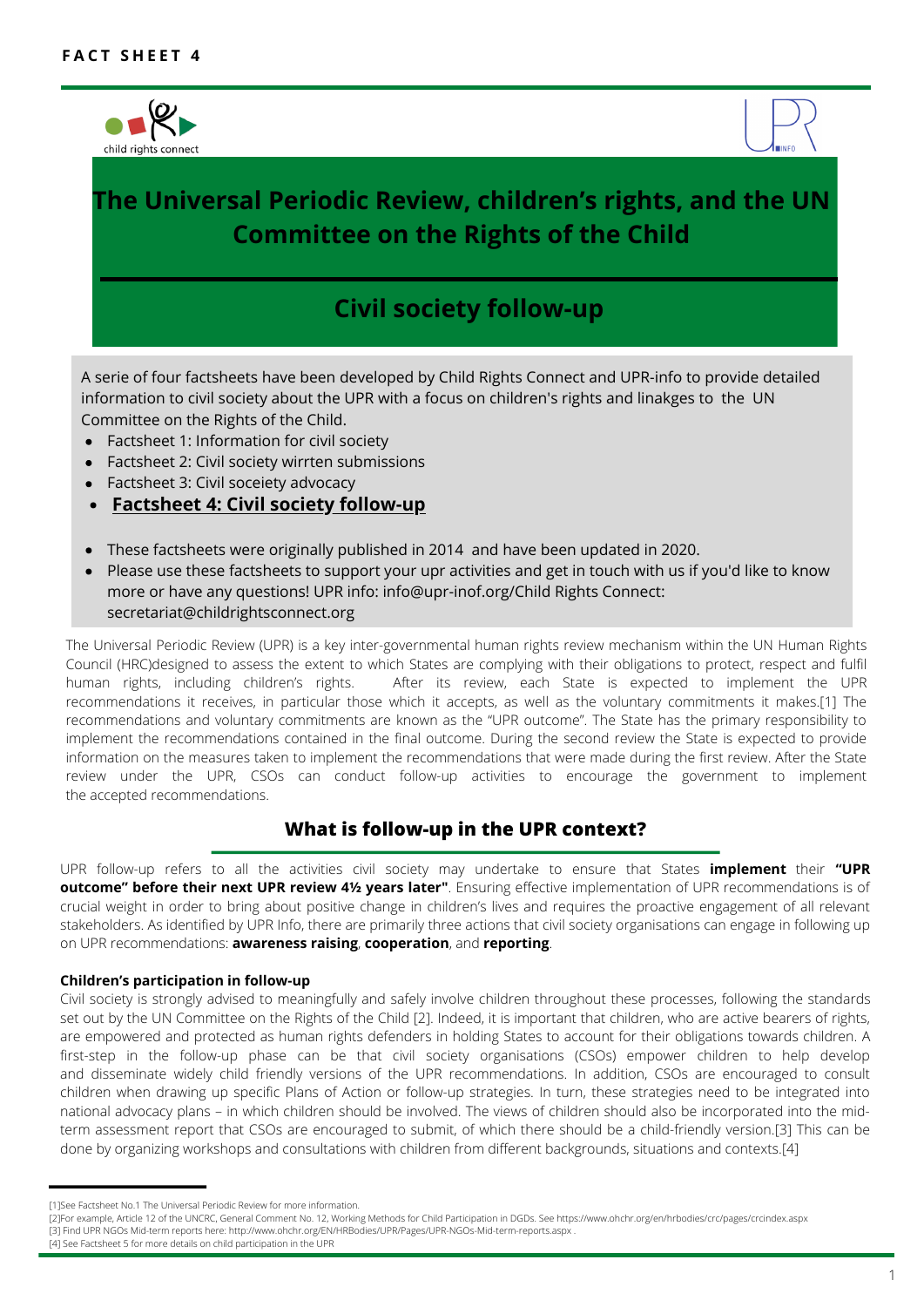# **Note States under Review cannot reject UPR recommendations**

Contrary to what is often said, a "State under review" (SuR) cannot technically "reject" UPR recommendations. It can only indicate which recommendations "enjoy the State's support" and which ones are "noted". The only difference between the two is that when a SuR indicates that a recommendation enjoys its support, it makes a political commitment to implement that recommendation before the next review. Nonetheless, the State can always decide to implement noted recommendations at a later stage. During the first UPR cycle, 15% of noted recommendations were implemented;[5] hence the importance of maintaining a dialogue about noted recommendations with the State. States cannot use the UPR mechanism to dismiss a human rights issue or concern.

# **Why should civil society engage in follow-up?**

To improve the human rights situation on the ground, it is essential that civil society systematically follows up on progress made by the State regarding UPR outcomes.

1.**To know and let people know about the child rights issues that their State has been recommended to focus on at international level:**  National civil society actors do not often know about recommendations from international processes, like UPR outcomes, even when these recommendations address national issues relevant to their work. Children are often unaware of recommendations that are relevant to their situations. CSOs can increase awareness about UPR outcomes and bring them up in national discussions.

2. **To make their work more effective:**  In many cases, CSOs work on child rights issues that are addressed in the UPR of their States. CSOs can strengthen their arguments and advocacy by referring to and monitoring the implementation of UPR outcomes.

3.**To hold States accountable:** While States are responsible for implementing UPR outcomes, CSOs can play a critical role by monitoring State actions and reminding them of their commitments. To help States with implementation: Follow-up is also an opportunity for civil society to offer their expertise to States through consultations or reports and to assist with implementation of UPR outcomes.

4.**To make the UPR process more effective:** By ensuring continuous pressure on States, follow-up activities can result in higher rates of implementation of outcomes, making the UPR a mechanism that can help to improve the child rights situation on the ground. CSOs' monitoring of the implementation phase also provides information needed for subsequent UPR reviews.

# **What kind of follow-up activities can CSOs undertake?**

Depending on the resources, capacities and interests of each CSO, follow-up can include a range of activities and take place at national and/or international levels. There are several possible follow-up activities. As a minimum, CSOs are encouraged to find out about the UPR of their State and its outcomes and to share this information with others. If more resources are available, CSOs can engage in monitoring and reporting the progress made in the implementation of UPR outcomes.

<sup>[5].</sup> See UPR Info's On the road to implementation, October 2012. Accessible at: http://www.upr-info.org/IMG/pdf/2012\_on\_the\_road\_to\_implementation.pdf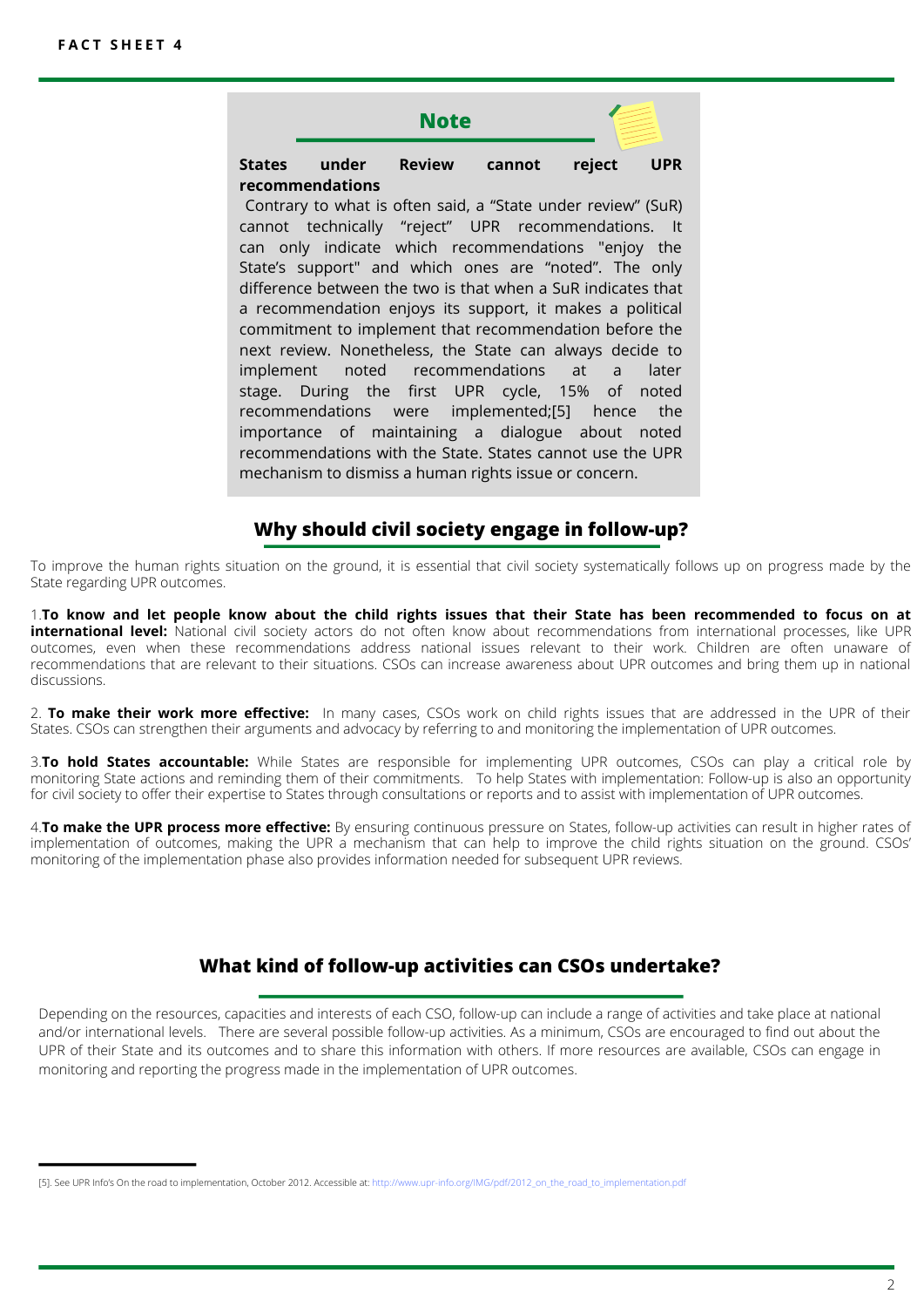

# **Where can UPR outcomes be found?**

- Recommendations made to the State reviewed can be found in the UPR Working Group report issued after the UPR of the State and any addendums to this report.
- Written responses and oral comments made by the State reviewed about the recommendations it has received can be found in the Addendum to the UPR Working Group report and in the Report of the HRC session, in which the UPR Working Group report of the State reviewed was adopted.
- Voluntary commitments made by States reviewed can be found in several places: the national UPR report; the UPR Working Group report; any addendums to this report; and in the initial and concluding statements the State made during the HRC plenary session, in which its UPR Working Group report was adopted.

All of the above mentioned documents can be found at: http://www.ohchr.org/EN/HRBodies/UPR/Pages/Documentation.aspx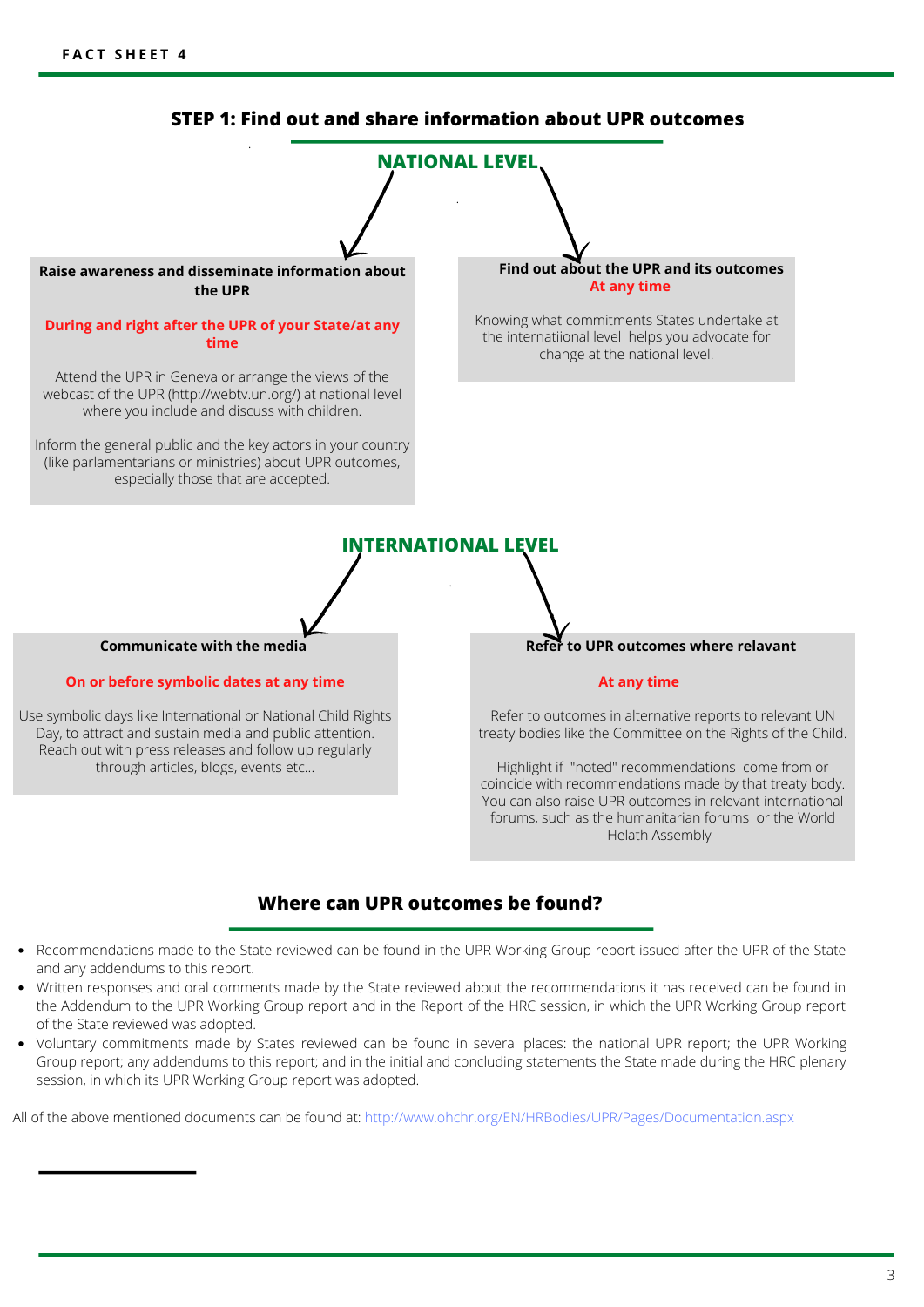# **STEP 2: Monitor and report on progress**

# **NATIONAL LEVEL**

.

.

#### **Develop your own action plan 5-24 months after the review**

Translate UPR outcomes into step-by-step activities and develop a suggested timetable for implementation.This document will serve as the basis for your UPR follow-up discussions with the State.



#### **Collaborate with the State 5 months after the review**

Contact the relevant ministries/government departments to know about their implementation plans and look for possible areas of collaboration. These could include participating in a multi-sectoral implementation committee if the government is creating one, or helping to draft a State action plan.

Maintain a dialogue wiht the State about "noted" recommendations Find out the States's position about them and how progress can be made in that area. [7]

# **TIP**

#### **Helping your States to translate a UPR outcomes into action**

For each recommendation or voluntary committment you are interested in monitoring, you can share the results expected, the types of action required (political, legislative, allocation or increase of resources, etc.), the actors that should be involved and a timetable to achieve them by next State review.[6]

## **Take stock of progress Regularly 24-30 months after the review**

Monitor and report on the implementation status of the UPR outcomes periodically. Disseminate your findings to key partners and governement representatives. This can be done in several ways like in a annual report or through an annual meeting where State representatives could be invited. Use milestones to maintain momentum btween reviwes and with the media/general public. Produce a midterm report on the progress made and encourage the State to produce a mid-term report and submit it to the HRC.

# **Monitor progress**

## **5 months after the review-onwards**

Monitoring and reporting on progress made by the governement maintains the momentum between UPR reviews and contributes to implementation.

#### **Encourage bilateral follow-up 5 months after the review-onwards**

Encourage the States-either through the embassies in your country or through their UN permanent missions in Geneva-that made recommendations to follow up directly with the State and update them on implementation.

<sup>[6].</sup>For ideas, models., matrixes, plans that you could encourage your State to use, see the guidelines for States produced by the International Organisation de la Francophonie, based on good practice on implementing UPR recommendations, which is https://www.francophonie.org/sites/default/files/2020-01/oif-EPU%20guide-pratique-web.pdf [7]. Noted recommendations can always be accepted and/or implemented after the States's review. Actions undertaken by the State during the first cycle show that 15% of noted recommendations were

implemented. See UPR Info *On the road to implementation , October 2012.* Accesible at https://www.upr-info.org/sites/default/files/general-document/pdf/2012\_on\_the\_road\_to\_implementation.pdf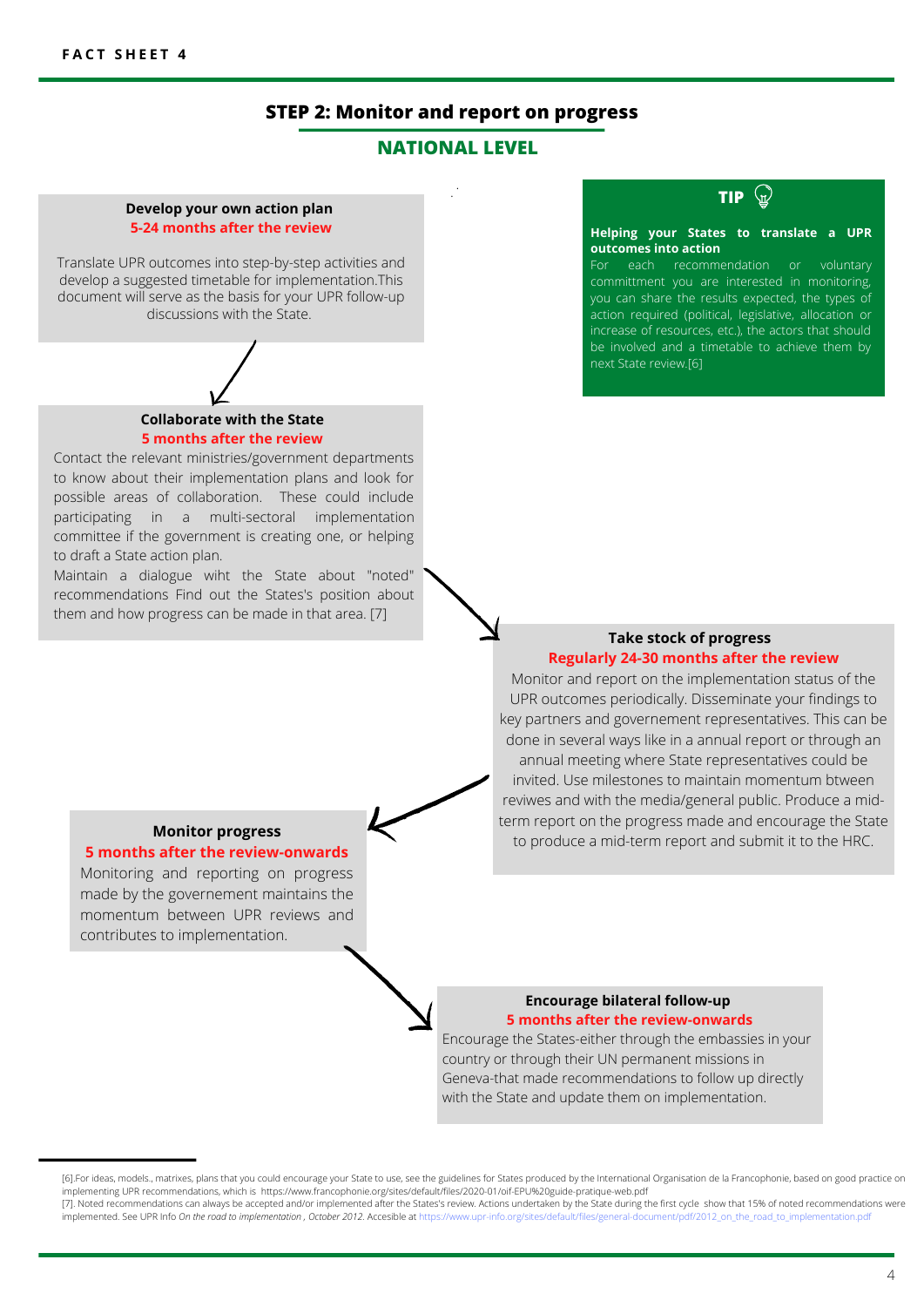# **Who are the key partners for effective follow-up?**

# **Use international opportunities to report on progress**

## **Any HRC session/24-30 months after the review**

• Report to the HRC by way of a written statement, an oral statement or by organising a side event.

## **Engaging in the next UPR 3 1/2- 4 years after the review**

- Prepare a written submission, engage in advocacy or do both to ensure that implementation gaps or failures are addressed. [8]
- During the next UPR, reiterate past recommendations or committments that were not implemented.

## **Don't work alone!**

 $\mathbb{O}$ 

At each step of the process, don't forget to consult with and engage key partners, especially child rights partners or if you are part of a child rights coalition. You will be more effective if you share activities and responsibilities. Additionally, your follow-up advocacy strategy will be more comprehensive and have more chances of including all important milestones and opportunities, such as entry points with other human rights mechanisms, especially the CRC.

- **The State and relevant ministries:** A coordinating body or focal point within the State structure, such as the Ministries of Education, Health or Justice, should assign the responsibility of examining and implementing recommendations to relevant ministries. Liaising directly with government representatives in those ministries will help you to develop partnerships with the government during the implementation phase.
- Parliamentarians: Many recommendations will require the passing of new laws or ratifying treaties to be implemented. Individual parliamentarians, as well as thematic sub-groups or committees, can propose draft laws that will ensure such implementation and may also include your suggestions for implementation.
- **Your National Human Rights Institution:** A National Human Rights Institution (NHRI) usually has the mandate to monitor UPR outcomes and often acts as a facilitator in the consultation processes conducted by the State. It can help you to access the government and provide you with assistance in the monitoring phase.
- **Your Child Ombudsperson (also called Children's Commissioner, Child Advocate, Children's Commission, etc.) and Children's** Parliament: You should encourage the Child Ombudsperson and Children's Parliament to include the monitoring of UPR recommendations regarding child rights in their work plans and to liaise with the government regularly throughout the implementation phase. Their position/status may help you to work more closely with government. They could also voice your concerns/suggestions directly to the government.
- Partner CSOs, child-led or youth groups: Follow-up will be more feasible and comprehensive if you conduct it with partners. Working together can also increase your authority and legitimacy during discussions with your government.
- **Media:** Using the media can help to ensure that the issues discussed during UPR stay high on the agenda of the government and are known by the general public. This can help you to voice your suggestions for implementation and hold your State accountable.
- **States:** that made recommendations to your State States that previously made recommendations on the same or similar issues may be interested in providing political or financial support for follow-up activities or raising these issues in bilateral talks with your State. You should reach out to their embassies in your State or UN missions in Geneva.
- **UN bodies and agencies:** UN bodies and agencies may have a role to play in the implementation of UPR recommendations and may assist you directly or by building the capacity of the State. For example, the Office of the United Nations High Commissioner for Human Rights (OHCHR) is mandated to promote and protect the enjoyment and full realisation of human rights in all States.[9] It can support the follow-up and implementation of UPR recommendations and receive requests for technical assistance from States. OHCHR country or regional offices may be particularly useful partners. The United Nations Development Programme (UNDP) can also support countries to follow up on recommendations and help to engage civil society organisations in their monitoring. UNICEF is another key partner for followup on UPR child rights recommendations.
- **UPR Info and Child Rights Connect:** You can contact us for any guidance on follow-up and to know more about international opportunities to report on progress made.

**DON'T FORGET:** This is a list of possible partners. Before making contact, assess whether you have, or can safely establish, working relationships with these potential partners and clearly understand their political role and positions. It is important that partners share similar views on overall goals.

[8]See facts sheet no. 2 on NGO submissions and fact sheet no. 3 on NGO advocacy.

[9]. For more information about the activities undertaken by the OHCHR and the UPR Voluntary Fund for Financial and Technical Assistance, go

to: https://www.ohchr.org/EN/HRBodies/UPR/Pages/UPRTrustFunds.aspx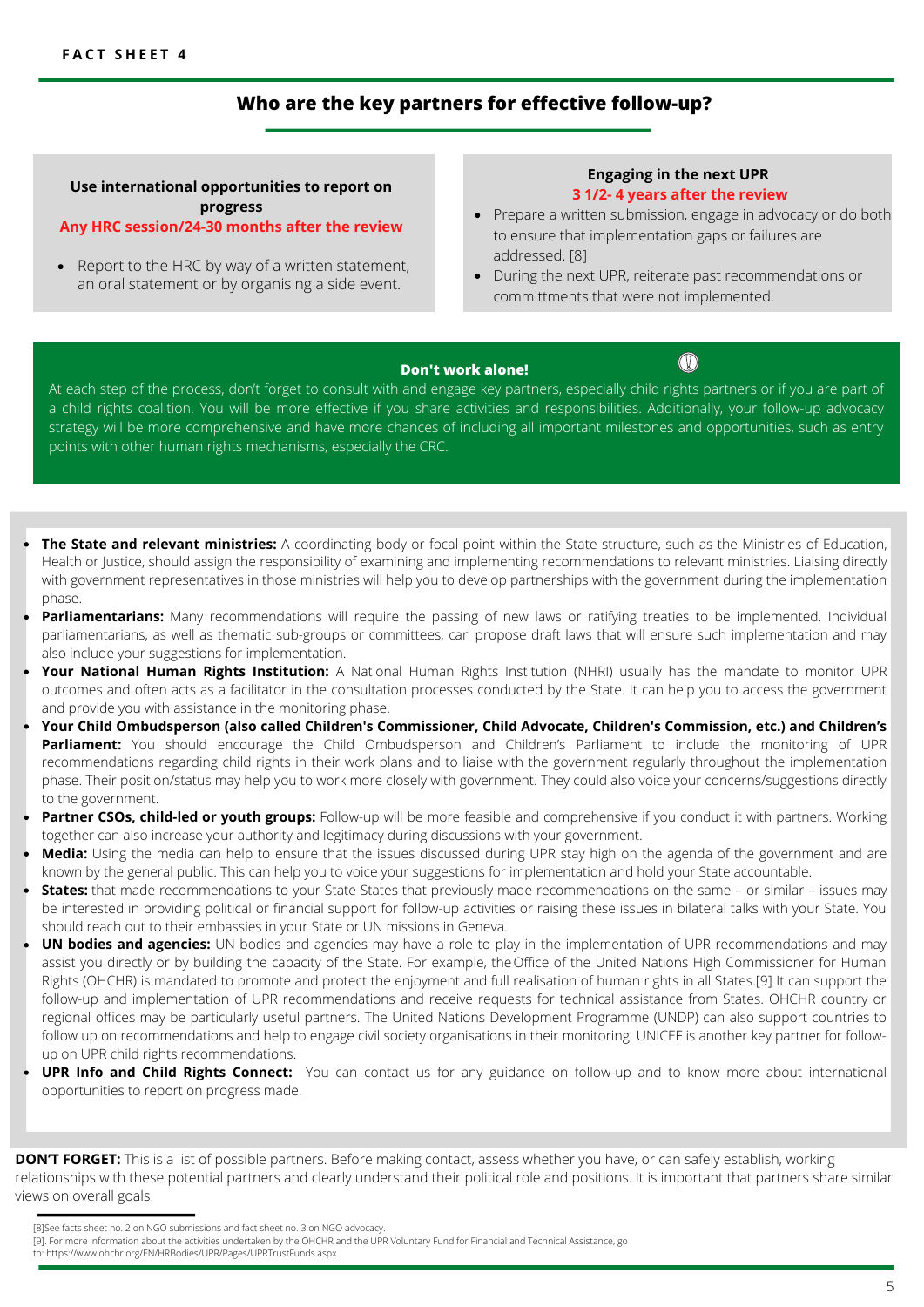# **Using the UN Human Rights Council to report on progress**

NGOs with consultative status with the Economic and Social Council of the United Nations (referred to as "ECOSOC status") can officially engage in follow-up activities at the UN Human Rights Council (HRC). CSOs that do not have the status can still engage in these activities, with support from an NGO with ECOSOC status. Contact Child Rights Connect and/or UPR Info for more information about this possibility.

# **How can an NGO report on implementation progress at the HRC?**

At any time, from the adoption of the UPR outcome report of the State until its next UPR, NGOs with ECOSOC status and CSOs supported by an NGO with ECOSOC status can report to the HRC on the progress made in the implementation of a UPR outcome. This can be done by publishing a mid-term report or by making a statement at any "general debate" under item 6. Submitting a consolidated mid-term report is the most comprehensive means to present information on the level of implementation of UPR recommendations. Those mid-term reports are voluntary and in order to encourage CSOs to use this valuable tool, there are few forma exigences regarding structure, content and deadlines. In addition to the mid-term report, there are other ways to follow up between two States' reviews such as a written or oral statement or by organising a side event.

### **Mid-term reports NGOs**

have an important role to play between two reviews as they can report to the Human Rights Council on the progress by publishing a mid-term report. Civil society organisations keen on drafting a mid-term report can consult with States, intergovernmental organisations and UN agencies to seek technical assistance and funding. Follow-up on recommendations is vital to ensure that each review is not treated in isolation, and that States are held accountable for the human rights commitments they undertake at the UPR. A comprehensive mid-term report facilitates the development of the CSO submission prior to the review, constitutes an important source of information for the international community and can influence the recommendations the State under Review will receive at the next . To boost visibility of the report, CSOs present in Geneva with ECOSOC Consultative Status have the possibility to introduce the findings of their report under Human Rights Council (HRC) Item 6 General Debate. [10]

#### **Oral and written statements**

At any HRC session, a general debate on the UPR is held under item 6 of the agenda, after the adoption of all the UPR reports. During this time, NGOs with ECOSOC status can raise concerns about the UPR of any State or provide updates on the implementation of UPR recommendations in a given State through a 2-minute oral statement and/or through a written statement. If the NGO does not have an office or a representative in Geneva, it can request to present its oral statement to the HRC via pre-recorded video message. [11] NGOs can use both options to maximise their impact. For example, during the adoption of the UPR report of Bahrain, the Cairo Institute for Human Rights Studies made reference to its written statement during its oral one, indicating that it contained further information.

#### **Should an NGO present an oral or a written statement?**

An oral statement:

- is delivered before the HRC and is heard by diplomats and other NGOs;
- is webcasted and can be watched live or at any time afterwards;
- can be delivered in person or through a pre-recorded video message.

Oral statements can be a way to comment on the State's implementation, or lack of implementation, of the UPR outcomes in general or focus on specific recommendations. They can also be used to comment on the cooperation between civil society and the State in the implementation phase or any other issue relevant to the State's UPR outcome.

However, an oral statement or video message is limited in time to two minutes.

#### **A written statement:**

- is sent by email to the UN at hrcngo@ohchr.org clearly marking in the subject line, and at least three weeks prior to the start of a session, in MS WORD DOCUMENT FORMAT (Font Times New Roman 10; no bold; no underline; no italics);
- gets an official UN reference number and is uploaded onto the UN website;
- must focus on the human rights situation in the State since the last UPR, the evolution after the review and/or the stage of implementation of recommendations;
- can be longer than the oral one and can therefore provide additional and complementary information not delivered due to time constraints.

However, written statements receive less attention than oral statements.

efault/files/general-document/pdf/upr\_midterm\_report\_web\_v1\_high.pdf p.11-13

<sup>[11].</sup>More information on the process to follow, the languages that should be used and all necessary forms can be found here : http://www.ohchr.org/EN/HRBodies/HRC/Pages/NgoParticipation.aspx and here: http://www.ohchr.org/Documents/HRBodies/HRCouncil/PracticalGuideNGO\_en.pdf